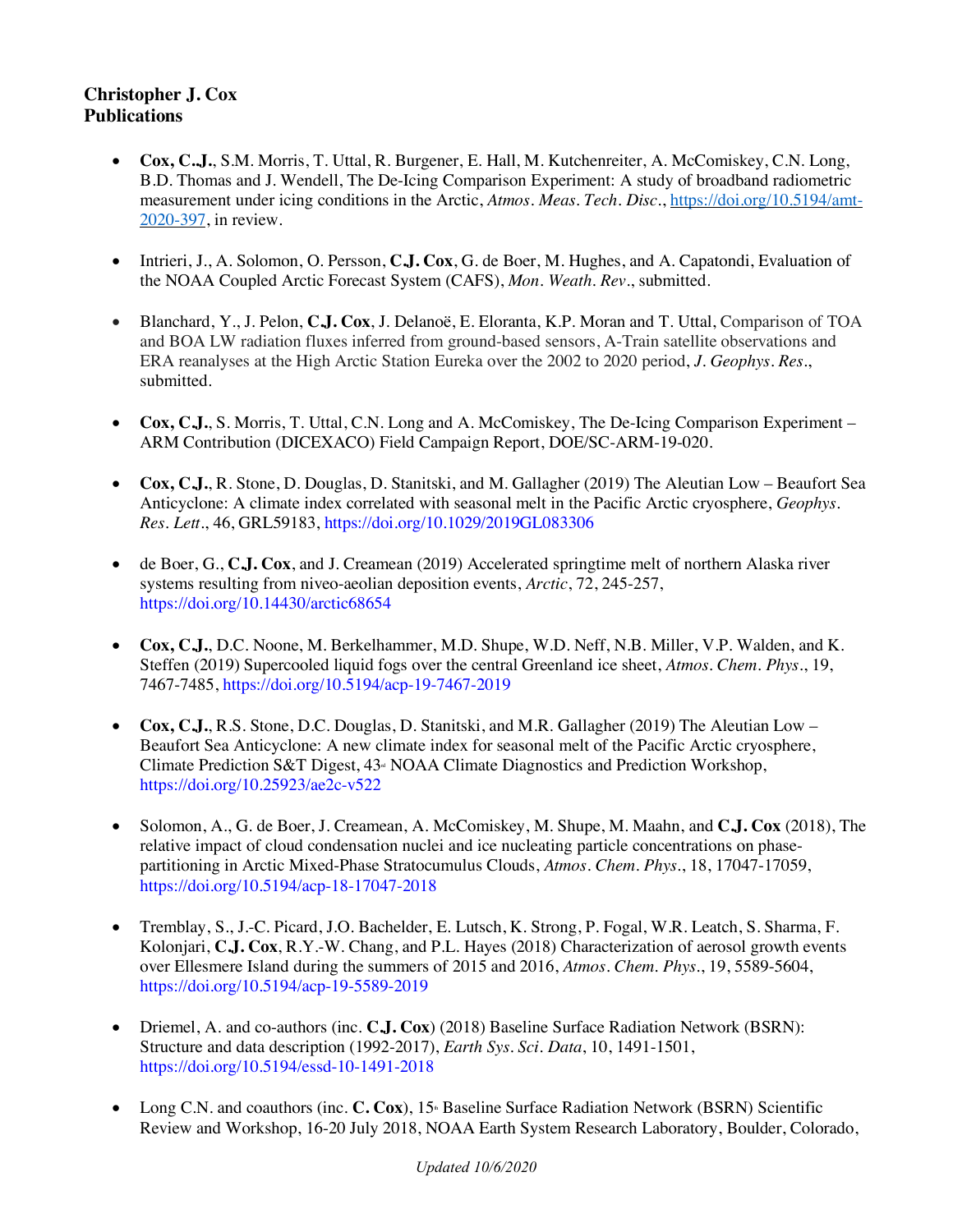WCRP Report No. 20/2018, available at https://www.wcrp-climate.org/WCRP-publications/2018/WCRP-Report-No20-2018\_BSRN-15.pdf

- Hartten, L.M., **C.J. Cox**, P.E. Johnston, and D.E. Wolfe (2018) Ship- and island-based soundings from the 2016 El Niño Rapid Response field campaign, *Earth Sys. Sci. Data*, **10**, 1165-1183, https://doi.org/10.5194/essd-10-1165-2018
- Mungall, E.L., J.P.D. Abbatt, J.J.B. Wentzell, G.R. Wentworth, J.G. Murphy, D. Kunkel, E. Gute, D.W. Tarasick, S. Sharma, **C.J. Cox**, T. Uttal, and J. Liggio (2018) High gas-phase mixing ratios of formic and acetic acid in the High Arctic, *Atmos. Chem. Phys.*, 18, 10237-10254, https://doi.org/10.5194/acp-2018- 10237-2018
- Hartten, L.M., **C.J. Cox**, P.E. Johnston, D.E. Wolfe, D.E. Abbott, and H.A. McColl (2017) Central-Pacific surface meteorology from the 2016 El Niño Rapid Response (ENRR) field campaign, *Earth Sys. Sci. Data*, 10, 1139-1164, https://doi.org/10.5194/essd-10-1139-2018
- Dole, R. and coauthors (inc. **C.J. Cox**) (2018) Advancing Science and Services during the 2015-16 El-Niño: The NOAA El-Niño Rapid Response Field Campaign, *Bull. Am. Met. Soc.*, 99, 975-1001, https://doi.org/10.1175/BAMS-D-16-0219.1
- Grachev, A., P.O.G. Persson, T. Uttal, E.A. Akish, **C.J. Cox**, S.M. Morris, C.W. Fairall, R.S. Stone, G. Lesins, A.P. Makshtas, and I.A. Repina (2017) Seasonal and latitudinal variations of surface fluxes at Arctic terrestrial sites, *Climate Dyn.*, **51**, 1793-1818, https://doi.org/10.1007/s00382-017-3983-4
- **Cox, C.J.**, R.S. Stone, D. Stanitski, D. Douglas, G. Divoky, G. Dutton, C. Sweeney and C. George, (2017) Drivers and environmental responses to the changing annual snow cycle of northern Alaska, *Bull. Am. Met. Soc.*, 98, 2559-2577, https://doi.org/10.1175/BAMS-D-16-0201.1
- Miller, N., M. Shupe, **C.J. Cox**, D. Noone, P.O.G. Persson, and K. Steffen, (2017), Surface energy budget responses to radiative forcing at Summit, Greenland, *The Cryosphere*, 11, 497-516, https://doi.org/10.5194/tc-2016-206
- Rowe, P.M., S.P. Neshyba, **C.J. Cox**, and V.P. Walden, (2016) Towards autonomous surface-based infrared remote sensing of polar clouds: Cloud height retrievals, *Atmos. Meas. Technol*., 9, 3641-3659, https://doi.org/10.5194/amt-2016-49
- **Cox, C.J.**, T. Uttal, C.N. Long, M.D. Shupe, R.S. Stone, and S. Starkweather, (2016) The role of springtime Arctic clouds in determining autumn sea ice extent, *J. Climate*, **29**, 6581-6596, https://doi.org/10.1175/JCLI-D-16-0136.1
- **Cox, C.J.**, P.M. Rowe and V.P. Walden, (2016) A synthetic data set of high-spectral resolution infrared spectra for the Arctic atmosphere, *Earth Sys. Sci. Data*, 8, 199-211, https://doi.org/10.5194/essd-8-199- 2016
- Berkelhammer, M., D. Noone, H.C. Steen-Larson, M. O'Neill, A. Bailey, **C. Cox**, D. Schneider, K. Steffen, and J.C. White, (2016) Surface-atmosphere decoupling limits accumulation over Greenland, *Science Adv*., 2, e1501704, https://doi.org/10.1126/sciadv.1501704
- Long C.N. and coauthors (inc. **C. Cox**), 14<sup>th</sup> Baseline Surface Radiation Network (BSRN) Scientific Review and Workshop, 26-29 April 2016, Australian Bureau of Meteorology, Canberra, Australia, WCRP Report No. 17/2016, available at https://www.wcrp-climate.org/WCRPpublications/2016/WCRP\_Report\_17\_2016\_14th\_BSRN\_Meeting\_Report.pdf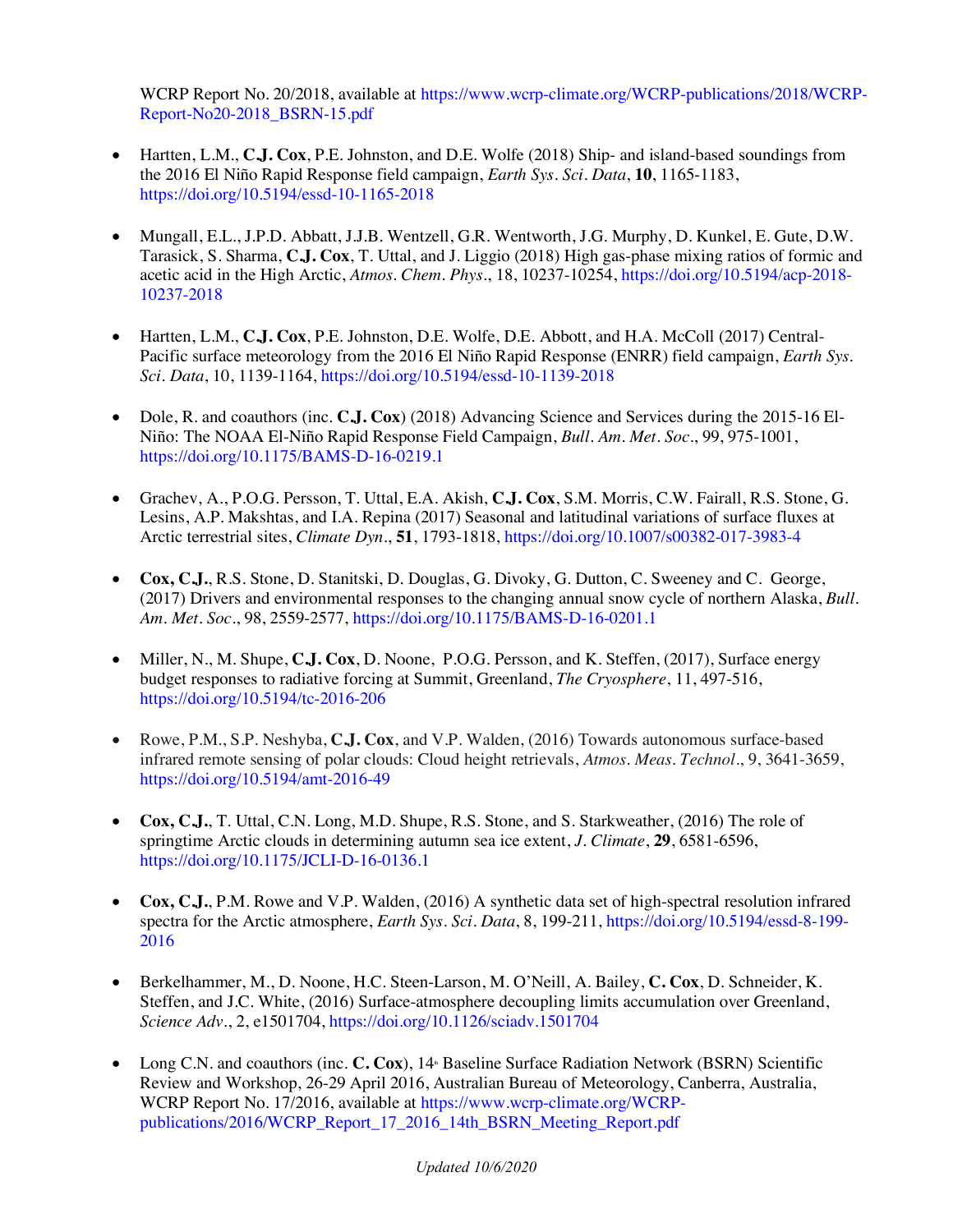- **Cox, C.J.**, V.P. Walden, P.M. Rowe, and M.D. Shupe, (2015) Humidity trends imply increased sensitivity to clouds in a warming Arctic, *Nature Comms.*, 6, 1-8, https://doi.org/10.1038/ncomms10117
- Uttal, T. and coauthors (inc. **C.J. Cox**), (2015) International Arctic Systems for Observing the Atmosphere (IASOA): An International Polar Year Legacy Consortium, *Bull. Amer. Met. Soc.*, 97, 1033- 1056, https://doi.org/10.1175/BAMS-D-14-00145.1
- Miller, N., M. Shupe, **C.J. Cox**, V.P. Walden, and K. Steffen, (2015) Cloud Radiative Forcing at Summit, Greenland, *J. Climate*, 28, 6267-6280, https://doi.org/10.1175/JCLI-D-15-0076.1
- Miller, B., **C.J. Cox**, R.J. Hougham, V.P. Walden, K.B. Eitel, and A. Albano, (2015) Adventure Learning as a curricular approach that transcends geographies and connects people to place, *The Curriculum J.*, 26(2), 290-312, https://doi.org/10.1080/09585176.2015.1043925
- B.J. Murray, C.G. Salzmann, A.J. Heymsfield, S. Dobbie, R.R. Neely III, and **C.J. Cox**, (2015) Trigonal ice crystals in Earth's atmosphere, *Bull. Amer. Met. Soc.*, 96, 1519-1531, https://doi.org/10.1175/BAMS-D-13-00128.1
- **Cox, C.J.**, V.P. Walden, G.P. Compo, P.M. Rowe, M.D. Shupe, and K. Steffen, (2014), Wavelet analysis of downwelling longwave flux and cloud radiative forcing from surface observations and ERA-Interim over Summit, Greenland, *J. Geophys. Res.*, 119(21), 12317-12337, https://doi.org/10.1002/2014JD021975
- Overland, J., J. Key, E. Hanna, I. Hanssen-Bauer, B.-M. Kim, S.-J. Kim, J. Walsh, M. Wang, U. Bhatt, Y. Liu, R. Stone, **C. Cox**, and V. Walden, (2014) [The Arctic], The lower atmosphere: air temperature, clouds and surface radiation, [in "State of the Climate in 2013"], *Bull. Amer. Met. Soc.*, 95(4), S115-S117.
- **Cox, C.J.**, D.D. Turner, V.P. Walden, M. Shupe, and P.M. Rowe, (2014) Cloud microphysical properties retrieved from downwelling infrared radiance measurements made at Eureka, Nunavut, Canada 2006- 2009, *J. Appl. Met. Clim.*, 53, 772-790, https://doi.org/10.1175/JAMC-D-13-0113.1
- Miller, B.G., R.J. Hougham, **C. Cox**, V. Walden and K.B. Eitel (2014) Adventure Learning @ the Learning Sciences. In J. L. Polman, E. A. Kyza, D. K. O'Neill, I. Tabak, W. R. Penuel, A.S. Jurow, K. O'Connor, T. Lee, and L. D'Amico (Eds.), Learning and becoming in practice: The International Conference of the Learning Sciences (ICLS) 2014, **3**, 1509-1510.
- Bennartz, R., M.D. Shupe, D.D. Turner, V.P. Walden, K. Steffen, **C.J. Cox**, M.S. Kulie, N.B. Miller, C. Pettersen, (2013) July 2012 Greenland melt extent enhanced by low-level liquid clouds, *Nature*, 496, 83- 86. https://doi.org/10.1038/nature12002
- Shupe, M.D., D.D. Turner, V.P. Walden, R. Bennartz, M.P. Caddedu, B.B. Castellani, **C.J. Cox**, D.R. Hudak, M.S. Kulie, N.B. Miller, R.R. Neely III, W.D. Neff, and P.M. Rowe, (2013) High and Dry: New observations of tropospheric and cloud properties above the Greenland Ice Sheet, *Bull. Am. Met. Soc.,* 94, 169-186, https://doi.org/10.1175/BAMS-D-11-00249.1
- **Cox, C.J.**, V.P. Walden, and P.M. Rowe, (2012) A comparison of the atmospheric conditions over Eureka, Canada and Barrow, Alaska (2006-2008), *J. Geophys. Res.*, 117, D12204, https://doi.org/10.1029/2011JD017164
- Mariani, Z., K. Strong, M. Wolff, P. Rowe, V. Walden, P.F. Fogal, T. Duck, G. Lesins, D.S. Turner, **C. Cox**, E. Eloranta, J.R. Drummond, C. Roy, D.D. Turner, D. Hudak, and I.A. Lindenmaier, (2011) Infrared